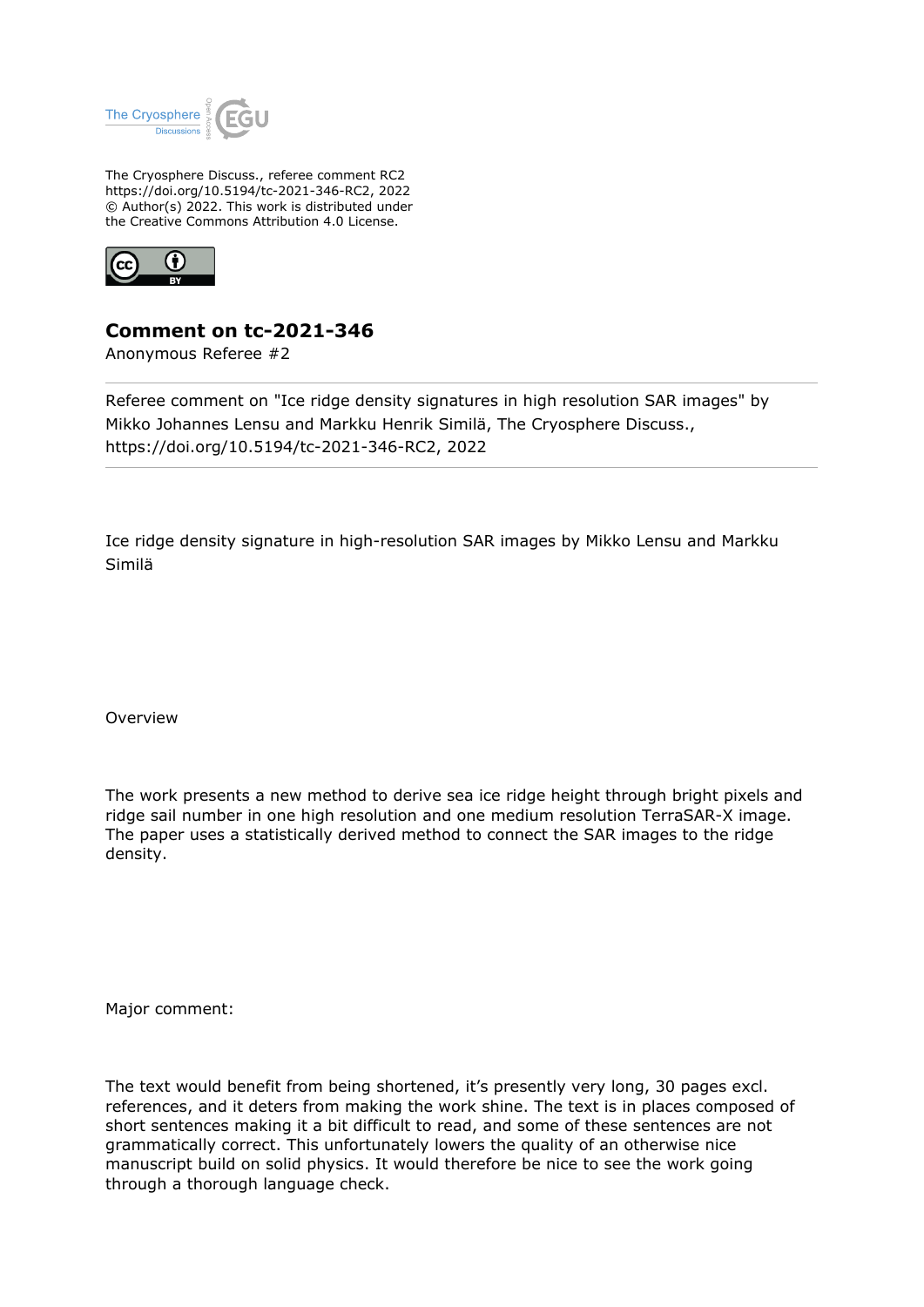It is stated that the work can be used to aid safe navigation, but it could perhaps be explained a bit more thorough how that is planned.

This study is conducted using X-band images, which possibly due to the high resolution offered by TerraSAR-X, is renowned for being very good for ridge detection. Would it be possible to transfer this study to the operational used C-band SAR images? Perhaps the authors could speculate if this would be possible and what implications it would have. As the study is done by authors at FMI is it perhaps possible to also find overlapping C-band images for the time and area of the X-band images used in this study?

The air temperatures were quite high during the time of the SAR image acquisitions, up to -1C. How will this affect the analysis? As ridges often trap more snow than the level sea ice, would the method presented here be more sensitive to a temperature change than a level sea ice area.

HEM thickness measurements tend to underestimate underestimate thick and deformed ice (see, e.g., Haas et al., 2009; Mahoney et al., 2015), how will this affect the results presented here? What is the resolution for the laser data?

Minor comments:

It is fair to say that the ground truth data from 2011 was used for both datasets. Perhaps this could be rephrased slightly as it may come across as using 5-year-old data as in-situ could unfortunately question the study in the abstract.

P4R20. Please provide reference/s for this.